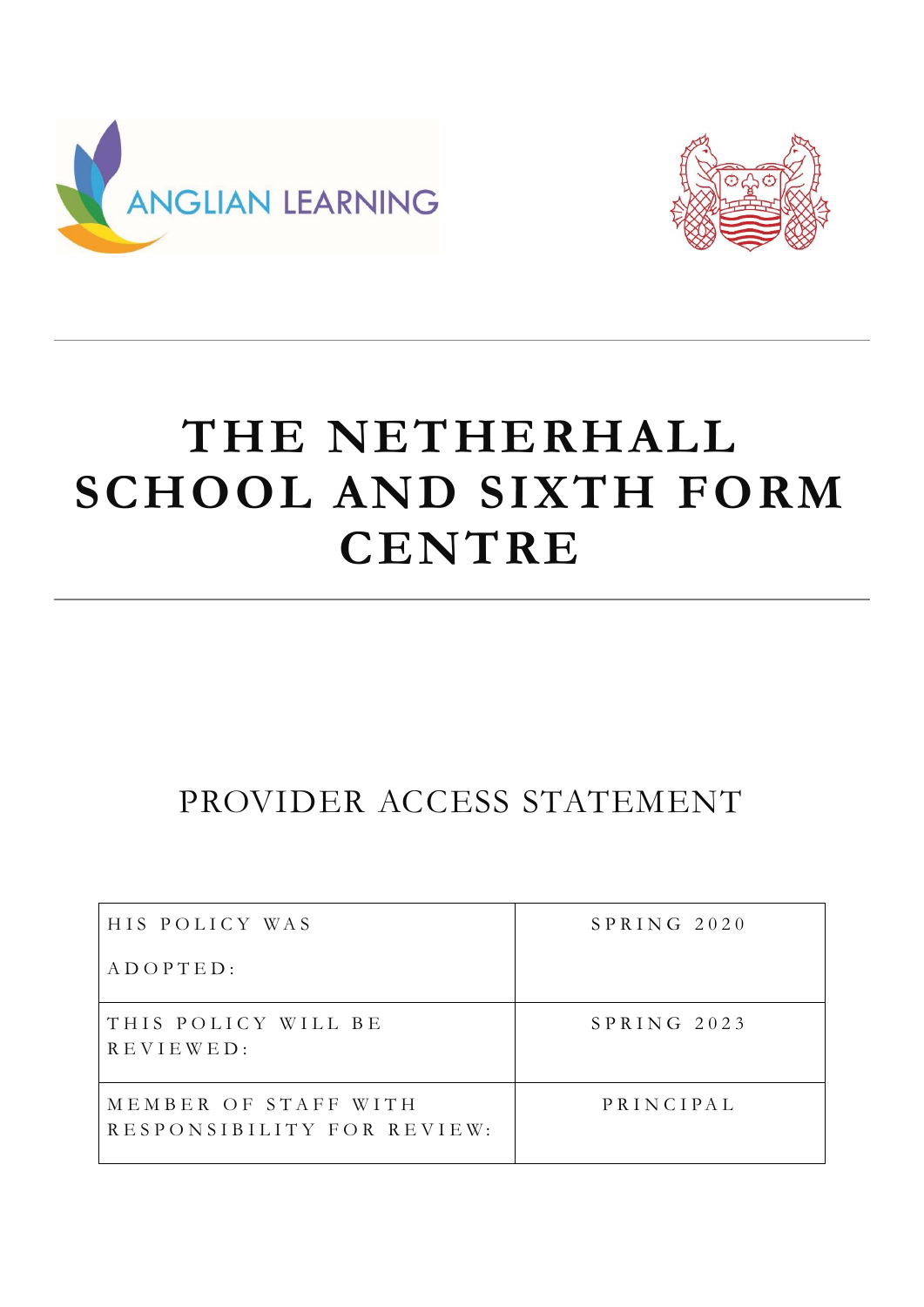#### **Introduction**

This policy statement sets out the school's arrangements for managing the access of providers to students at the school for the purposes of giving them information about the provider's education or training offer. This complies with the school's legal obligations under Section 42B of the Education Act 1997.

#### **Student entitlement**

Students in years 8-13 are entitled:

- To find out about technical education qualifications and apprenticeships opportunities, as part of a careers programme which provides information on the full range of education and training options available at each transition point.
- To hear from a range of local providers about the opportunities they offer, including technical education and apprenticeships.
- To understand how to make applications for the full range of academic and technical courses.

### **Management of provider access requests**

#### **Procedure**

A provider wishing to request access should contact *Daniel Carlson*, *Raising Standards Leader.*  Telephone: *01223 242931;* Email: *[dcarlson@netherhallschool.org](mailto:dcarlson@netherhallschool.org)*.

Mr Carlson will look to provide access through integration into our careers programme.

#### **Opportunities for access**

A number of events, integrated into the school careers programme, will offer providers an opportunity to speak to students and/or their parents. This programme will vary from year to year, ensuring we are providing a breadth of experiences for our students. The programme below shows the range of activities which students currently undertake.

|                   | <b>Autumn Term</b>                         | <b>Spring Term</b>                                                                                  | <b>Summer Term</b>                       |
|-------------------|--------------------------------------------|-----------------------------------------------------------------------------------------------------|------------------------------------------|
| Year <sub>7</sub> | PSHE Day - Learning to<br>Learn            | PSHE Day - Local<br><b>Community Cohesion and</b><br><b>Global Citizenship</b><br>Launchpad project | <b>PSHE Day - Enterprise</b><br>activity |
| Year <sub>8</sub> | Daily duty students<br>throughout the year | PSHE Day - The Real Game<br>Launchpad project                                                       |                                          |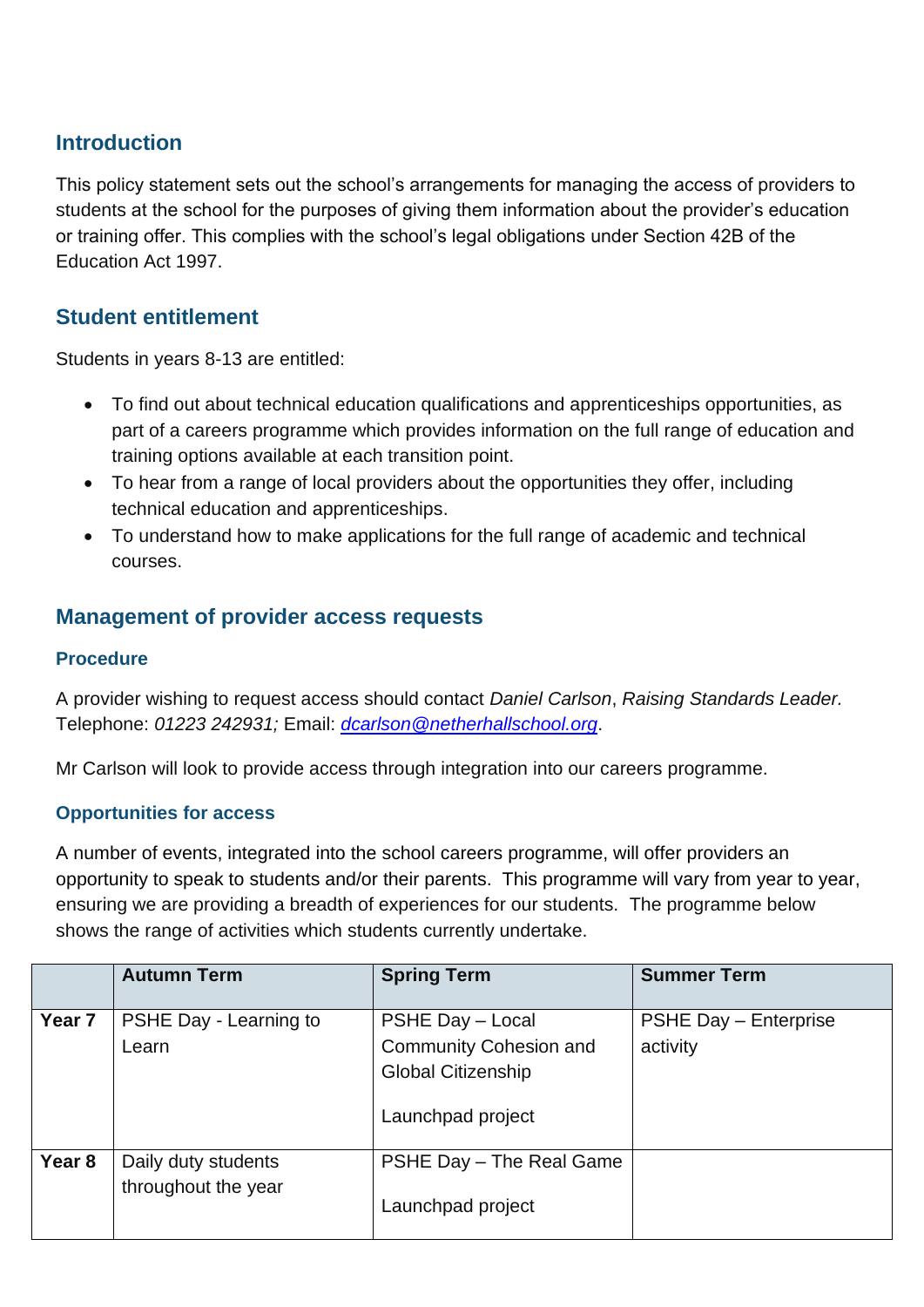|            | <b>Autumn Term</b>                                                                                                                                                                                                                                   | <b>Spring Term</b>                                                                                                                                                                                                                                 | <b>Summer Term</b>                                                                                                                                                                                                            |
|------------|------------------------------------------------------------------------------------------------------------------------------------------------------------------------------------------------------------------------------------------------------|----------------------------------------------------------------------------------------------------------------------------------------------------------------------------------------------------------------------------------------------------|-------------------------------------------------------------------------------------------------------------------------------------------------------------------------------------------------------------------------------|
| Year 9     | <b>PSHE Day - Government</b><br>and Society                                                                                                                                                                                                          | PSHE Day:<br>Eyes on the Prize<br>event at ARU<br><b>Employability Skills</b><br>KS4 options launch,<br>including:<br>assemblies<br>tutor time activities<br>$\bullet$<br>KS4 options information<br>evening<br>KS4 options guidance<br>interviews | <b>Work Shadowing Day</b>                                                                                                                                                                                                     |
| Year<br>10 | PSHE Day - Careers<br>Carousel<br>Work experience launch:<br>assembly<br>$\bullet$<br>parents' information<br>$\bullet$<br>evening                                                                                                                   | Guidance interviews with<br>careers adviser                                                                                                                                                                                                        | Guidance interviews with<br>careers adviser<br>Work experience preparation<br>in tutor time<br><b>Work Experience</b><br>Introduction to post-16<br>options, including:<br>assemblies<br>tutor time activities<br>taster days |
| Year<br>11 | Guidance interviews with<br>careers adviser<br>PSHE Day - Post-16<br>Applications launch,<br>including:<br>assembly<br>apprenticeships<br>writing personal<br>statements<br>Post-16 Options -<br><b>Information Evening</b><br>Post-16 Open Evenings | Apprenticeship Programme<br>PSHE Day - Revision Skills                                                                                                                                                                                             |                                                                                                                                                                                                                               |